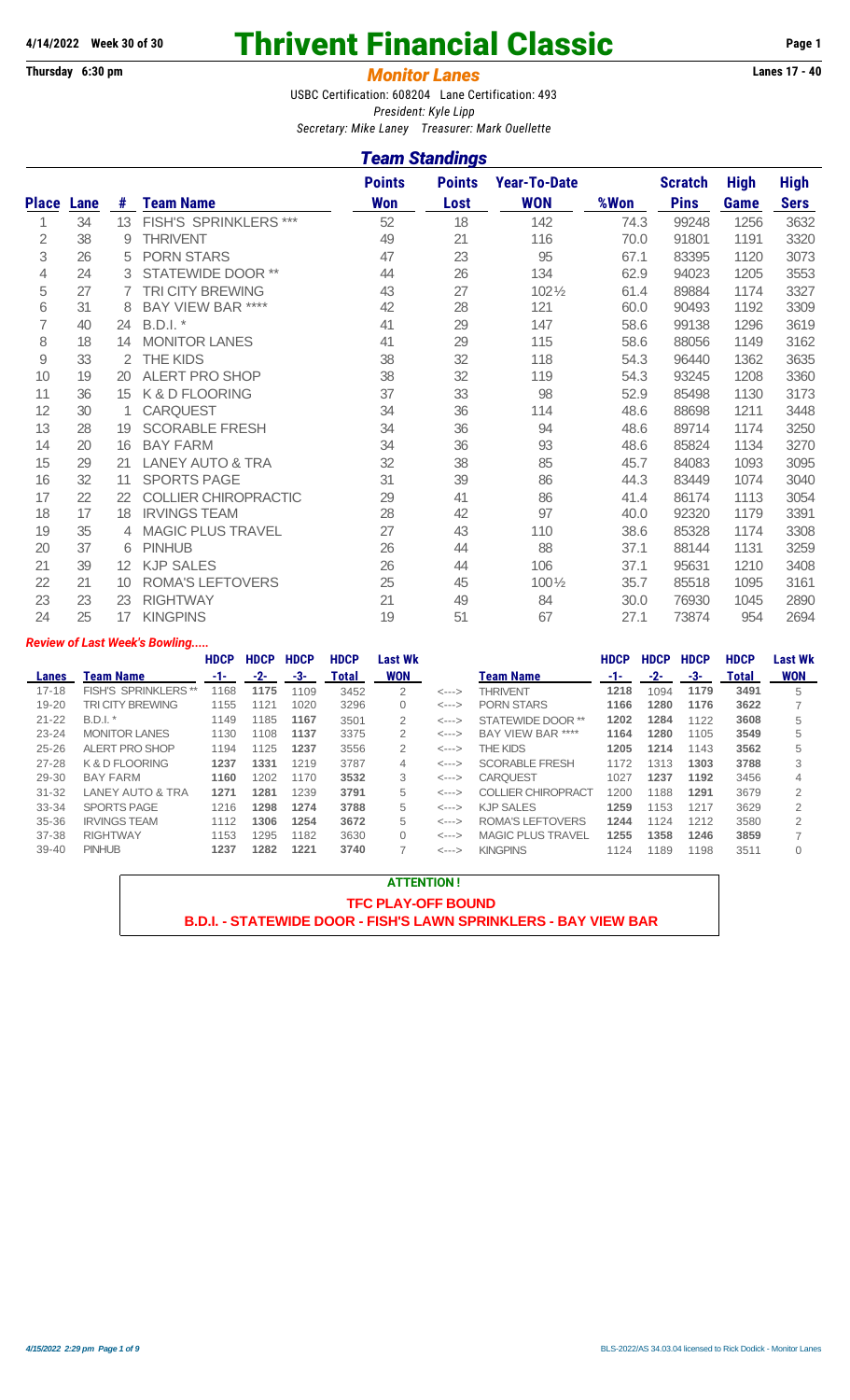| 4/14/2022    | <b>Week 30 of 30</b>                                                                                            |            | <b>Thrivent Financial Classic</b>                 |            |                                             |            | Page 2                                   |
|--------------|-----------------------------------------------------------------------------------------------------------------|------------|---------------------------------------------------|------------|---------------------------------------------|------------|------------------------------------------|
|              |                                                                                                                 |            | <b>Season High Scores</b>                         |            |                                             |            |                                          |
|              | <b>Team Scratch Series</b>                                                                                      |            | <b>Team Scratch Game</b>                          |            | <b>Team Handicap Series</b>                 |            | <b>Team Handicap Game</b>                |
|              | 3635 THE KIDS                                                                                                   |            | 1296 B.D.I. *                                     |            | 3961 CARQUEST                               |            | 1387 THRIVENT                            |
|              | 3632 FISH'S SPRINKLERS **                                                                                       |            | 1210 KJP SALES                                    |            | 3913 STATEWIDE DOOR **                      |            | 1372 K & D FLOORING                      |
|              | 3391 IRVINGS TEAM                                                                                               |            | 1208 ALERT PRO SHOP                               |            | 3867 TRI CITY BREWING                       |            | 1358 MAGIC PLUS TR                       |
|              | 3309 BAY VIEW BAR ****                                                                                          | 1174       | <b>SCORABLE FRESH</b>                             |            | 3867 BAY FARM                               |            | 1339 PORN STARS                          |
|              | 3259 PINHUB                                                                                                     | 1149       | <b>MONITOR LANES</b><br><b>COLLIER CHIROPRACT</b> | 3788       | 3842 ROMA'S LEFTOVERS<br><b>SPORTS PAGE</b> | 1326       | <b>RIGHTWAY</b><br>1295 KINGPINS         |
|              | 3095 LANEY AUTO & TRA<br>Bowlers must have completed a minimum of 60 games to be eligible for any league award. | 1113       |                                                   |            |                                             |            |                                          |
|              | <b>Scratch Series</b>                                                                                           |            | <b>Scratch Game</b>                               |            | <b>Handicap Series</b>                      |            | <b>Handicap Game</b>                     |
|              | 854 Jason Dishaw                                                                                                |            | 300 Todd Pawlak                                   |            | 895 Mark Ouellette                          |            | 344 Noah Colberg                         |
|              | 814 Andre Gonzales                                                                                              |            | 300 Kevin Donaldson                               | 894        | Kevin Green                                 | 334        | Daryl Appold                             |
| 810<br>810.  | Dan Frank<br>Pete Janner                                                                                        | 300<br>300 | <b>Eric Sturm</b><br>Derek Lambert                | 876<br>865 | Jim Rutledge<br>Shawn Bornemann             | 329<br>326 | Jerry Metzger<br>Jon Niemiec             |
| 794          | Dale Strike                                                                                                     | 300        | Alex Ouellette                                    | 865        | Joe Heintskill                              | 326        | Ron Frank                                |
| 786          | Steve Gielda                                                                                                    | 300        | Richie Beckman                                    | 863        | Paul Buda                                   | 325        | Dan Jackson                              |
|              | 781 Andy Gwizdala                                                                                               | 300        | Shawn Clifford                                    | 859        | Jordan Kreh                                 | 324        | Elizabeth Ireland                        |
| 778          | <b>Bill Kazmierski</b>                                                                                          |            | 300 Tim Barber                                    | 853        | Dorea Walker                                |            | 324 Tom Keenan Jr                        |
| 770.         | <b>Mareono Gonzales</b>                                                                                         | 300        | Randy Appold                                      | 847        | Cody Bodrie                                 | 321        | Rod Grigg                                |
| 770.         | <b>Chris Clark</b>                                                                                              | 299        | <b>Travis Adcock</b>                              | 846        | Mike Irving                                 | 321        | <b>Charlie Gracey</b>                    |
| 764          | <b>Shane DuFresne</b>                                                                                           | 290<br>290 | Calvin Kerr                                       | 846<br>844 | Spencer Grocholski<br><b>Bob Mularz</b>     | 321        | Andy Gielda<br>Ryan Burch                |
| 747<br>745   | Jeff Krzysik<br>James Michalski                                                                                 | 290        | Justin Haga<br>Bobby Wiesnewski                   | 844        | Jason Christian                             | 320<br>318 | Mike Laney                               |
|              | 739 Blake Symon                                                                                                 | 289        | <b>Tim Mahoney</b>                                | 838        | Joe Shuler                                  | 318        | Jerry Davis                              |
| 738          | Ryan Blanchard                                                                                                  | 279        | Ed Fish                                           | 838        | Daryl Sampier                               | 316        | <b>Tony Brooks</b>                       |
| 736          | <b>Travis Buda</b>                                                                                              | 278        | Greg McCreadie                                    | 834        | Joe Jimenez Jr                              | 312        | Wayne Marcet Jr                          |
|              | 726 Mero Diaz                                                                                                   | 277        | Dennis Dautel                                     | 831        | John Cook                                   | 311        | Andy Bibbee                              |
| 722          | <b>Brandon Flues</b>                                                                                            | 269        | John Pflueger                                     | 829        | Pat McDonnell                               | 311        | Marty Wisniewski                         |
| 717          | Ron Kraska                                                                                                      | 268        | <b>Scott Weston</b>                               | 827        | Jerrad Lofton                               | 307        | Jim Sy                                   |
| 704<br>697   | Eric Schwab<br>Sam Israel                                                                                       | 266<br>258 | Jeffrey Smith<br>Kent Cwiklinski                  | 823<br>821 | Devin Scheffler<br><b>Steve Katt</b>        | 306        | 307 Zac Rivard<br>Jerry Pudvan           |
| 691          | <b>Rick Meyer</b>                                                                                               | 257        | Tom Lumsden                                       | 811        | Chon Mata                                   | 304        | <b>Dustin Russell</b>                    |
| 668          | Joey Nalewyko                                                                                                   | 256        | Craig Montcalm                                    | 810        | Jeremy Caldwell                             | 304        | Josh Hahn                                |
| 660          | Josh Boucher                                                                                                    | 246        | <b>Harold Donaldson</b>                           |            | 810 Steve Lambert                           | 301        | Don Blakley                              |
|              | 660 Tim Bauer                                                                                                   | 245<br>245 | Tim Laney<br>Cole Schlicker                       |            | 797 Kyle Skowronski                         | 296        | Ben Pijaszek                             |
|              |                                                                                                                 |            | <b>Last Week's Top Scores</b>                     |            |                                             |            |                                          |
|              | <b>Team Scratch Game</b>                                                                                        |            | <b>Team Scratch Series</b>                        |            | <b>Team Handicap Game</b>                   |            | <b>Team Handicap Series</b>              |
|              | 1183 STATEWIDE DOOR **                                                                                          |            | 3305 STATEWIDE DOOR **                            |            | 1358 MAGIC PLUS TRAVEL                      | 3859       | <b>MAGIC PLUS TR</b>                     |
|              | 1150 IRVINGS TEAM                                                                                               | 3269       | <b>KJP SALES</b>                                  | 1331       | K & D FLOORING                              | 3791       | LANEY AUTO & T                           |
| 1139         | <b>KJP SALES</b>                                                                                                | 3227       | FISH'S SPRINKLERS **                              | 1313       | <b>SCORABLE FRESH</b>                       | 3788       | <b>SPORTS PAGE</b>                       |
| 1129         | <b>MAGIC PLUS TRAVEL</b>                                                                                        | 3211       | THE KIDS                                          | 1306       | <b>IRVINGS TEAM</b>                         | 3788       | <b>SCORABLE FRE</b>                      |
| 1123<br>1120 | BAY VIEW BAR ****<br><b>SCORABLE FRESH</b>                                                                      | 3209       | <b>SCORABLE FRESH</b><br>3204 IRVINGS TEAM        | 1298       | <b>SPORTS PAGE</b><br>1295 RIGHTWAY         | 3740       | 3787 K & D FLOORING<br><b>PINHUB</b>     |
|              | 1107 ALERT PRO SHOP                                                                                             | 3201       | B.D.I.                                            | 1291       | <b>COLLIER CHIROPRACT</b>                   | 3679       | <b>COLLIER CHIRO</b>                     |
|              | 1104 K & D FLOORING                                                                                             |            | 3176 PINHUB                                       |            | 1284 STATEWIDE DOOR **                      |            | 3672 IRVINGS TEAM                        |
|              | 1100 FISH'S SPRINKLERS **                                                                                       | 3172       | <b>MAGIC PLUS TRAVEL</b>                          |            | 1282 PINHUB                                 | 3630       | <b>RIGHTWAY</b>                          |
|              | 1097 THE KIDS                                                                                                   |            | 3166 ALERT PRO SHOP                               |            | 1281 LANEY AUTO & TRA                       | 3629       | <b>KJP SALES</b>                         |
| 1097         | <b>PORN STARS</b>                                                                                               |            | 3106 K & D FLOORING                               |            | 1280 PORN STARS                             |            | 3622 PORN STARS                          |
|              | 1094 PINHUB                                                                                                     |            | 3095 LANEY AUTO & TRA                             | 1280       | BAY VIEW BAR ****                           |            | 3608 STATEWIDE DO                        |
|              | 1085 B.D.I. *<br>1074 COLLIER CHIROPRACT                                                                        |            | 3078 BAY VIEW BAR ****<br>3073 PORN STARS         |            | 1259 KJP SALES<br>1244 ROMA'S LEFTOVERS     |            | 3580 ROMA'S LEFTOV<br>3562 THE KIDS      |
|              | 1060 THRIVENT                                                                                                   | 3028       | <b>COLLIER CHIROPRACT</b>                         |            | 1237 CARQUEST                               |            | 3556 ALERT PRO SHO                       |
|              |                                                                                                                 |            |                                                   |            | 1237 ALERT PRO SHOP                         |            |                                          |
|              | <b>Scratch Game</b>                                                                                             |            | <b>Scratch Series</b>                             |            | <b>Handicap Game</b>                        |            | <b>Handicap Series</b>                   |
|              | 289 Kevin Green                                                                                                 |            | 783 Kevin Green                                   |            | 326 Kevin Green                             |            | 894 Kevin Green                          |
| 284          | Ryan Burch                                                                                                      | 761        | Alex Ouellette                                    |            | 322 Josh Gorm                               |            | 845 Gary LaBelle                         |
| 284.         | <b>Todd Pawlak</b>                                                                                              | 737        | Eric Sturm                                        | 320        | Ryan Burch                                  |            | 842 Ron Frank                            |
| 279<br>267   | Alex Ouellette<br>Mike Irving                                                                                   | 729<br>725 | Shawn Clifford<br>Shane DuFresne                  | 304<br>296 | Elizabeth Ireland<br><b>Todd Pawlak</b>     | 830        | 832 Jerry Davis<br>Josh Gorm             |
| 265          | Elizabeth Ireland                                                                                               | 722        | Derek Lambert                                     | 296        | Ben Pijaszek                                | 818        | Tom Lumsden                              |
| 263          | <b>Eric Sturm</b>                                                                                               |            | 709 Todd Pawlak                                   | 294        | <b>Gary LaBelle</b>                         |            | 795 Tom Weise                            |
| 259          | Jeremy Samyn                                                                                                    |            | 705 Tom Weise                                     | 293        | <b>Terry Sabourin</b>                       | 792        | Ben Pijaszek                             |
| 258          | <b>Tim Mahoney</b>                                                                                              | 704        | <b>Ron Frank</b>                                  | 293        | Mike Irving                                 |            | 792 Josh Boucher                         |
| 258          | Mero Diaz                                                                                                       | 702        | Greg Kuehnl                                       | 293        | Noah Colberg                                | 791        | Ryan Burch                               |
| 258          | Greg Kuehnl<br>257 Pat McDonnell                                                                                | 695        | <b>Gary LaBelle</b><br>694 Mike Irving            | 291<br>291 | Pat McDonnell<br>Ron Frank                  | 789        | <b>Kevin Donaldson</b><br>788 Eric Sturm |
|              |                                                                                                                 |            |                                                   |            |                                             |            |                                          |

683 Ryan Burch 288 Wayne Marcet Jr 776 Shane DuFresne

 Pete Janner 693 Kevin Donaldson 290 Kyle Grandmaison 784 Mark Noxon Kyle Grandmaison 690 Nick Felmlee 289 Ed Mata 779 Chon Mata 256 Shawn Clifford<br>
256 Shawn Clifford 684 Terry Syring 288 Jerry Davis 777<br>
256 Tom Weise 683 Ryan Burch 288 Wayne Marcet Jr Derek Lambert 683 Tom Lumsden 288 Rick Hamme 772 Mike Irving 251 Ed Mata 683 Ryan Blanchard 287 Steve Katt 248 Jeff Jacobs 286 Mero Diaz 248 Terry Syring **678 Dale Strike 1286 Tom Weise** 286 Tom Series 286 Tom Weise 286 Tom Weise 286 Tom Weise 286 Tom

*4/15/2022 2:29 pm Page 2 of 9* BLS-2022/AS 34.03.04 licensed to Rick Dodick - Monitor Lanes

770 Alex Ouellette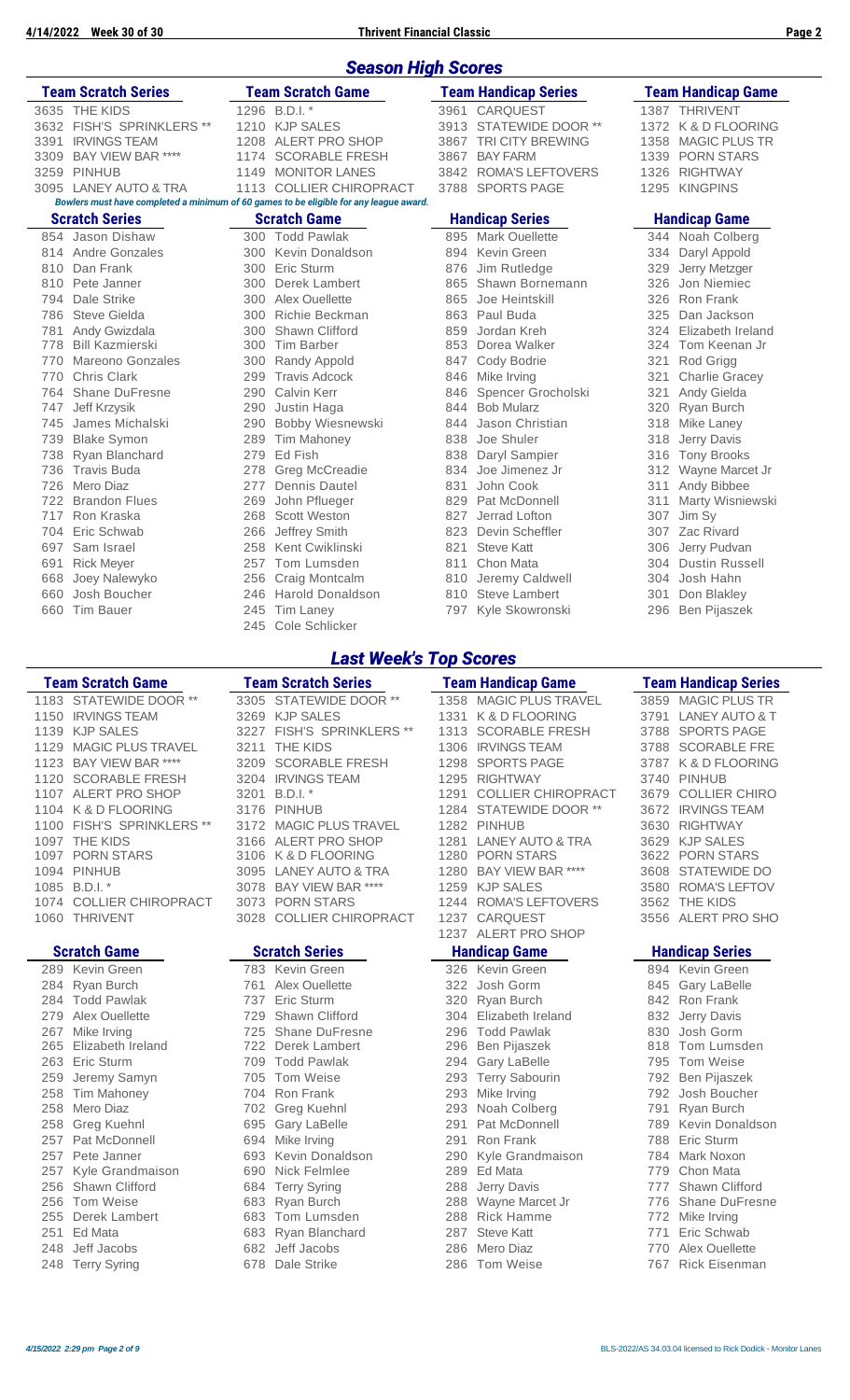| 246.52 Andre Gonzales     |  |  |                                                                                                                                                                                                                                                                                                                                   |  |                                                                                                                                                                                                                                                                                                                                                      | 233.55 Richie Beckman   |  |  |  |  |
|---------------------------|--|--|-----------------------------------------------------------------------------------------------------------------------------------------------------------------------------------------------------------------------------------------------------------------------------------------------------------------------------------|--|------------------------------------------------------------------------------------------------------------------------------------------------------------------------------------------------------------------------------------------------------------------------------------------------------------------------------------------------------|-------------------------|--|--|--|--|
| 231.32 Bill Kazmierski    |  |  |                                                                                                                                                                                                                                                                                                                                   |  |                                                                                                                                                                                                                                                                                                                                                      | 228.82 Dan Frank        |  |  |  |  |
| 226.65 Todd Pawlak        |  |  |                                                                                                                                                                                                                                                                                                                                   |  |                                                                                                                                                                                                                                                                                                                                                      | 223.61 Andy Gwizdala    |  |  |  |  |
| 222.99 Pete Janner        |  |  |                                                                                                                                                                                                                                                                                                                                   |  |                                                                                                                                                                                                                                                                                                                                                      | 222.10 Shane DuFresne   |  |  |  |  |
| 220.79 Greg McCreadie     |  |  |                                                                                                                                                                                                                                                                                                                                   |  |                                                                                                                                                                                                                                                                                                                                                      | 219.55 James Michalski  |  |  |  |  |
| 216.87 Ryan Blanchard     |  |  |                                                                                                                                                                                                                                                                                                                                   |  |                                                                                                                                                                                                                                                                                                                                                      | 215.60 Justin Haga      |  |  |  |  |
| 215.26 Joe Heintskill     |  |  |                                                                                                                                                                                                                                                                                                                                   |  |                                                                                                                                                                                                                                                                                                                                                      | 214.32 Blake Symon      |  |  |  |  |
| 212.80 Spencer Grocholski |  |  |                                                                                                                                                                                                                                                                                                                                   |  |                                                                                                                                                                                                                                                                                                                                                      | 211.75 Mike Irving      |  |  |  |  |
| 211.15 Ed Fish            |  |  |                                                                                                                                                                                                                                                                                                                                   |  |                                                                                                                                                                                                                                                                                                                                                      | 210.02 Bobby Wiesnewski |  |  |  |  |
| 209.18 Shawn Bornemann    |  |  |                                                                                                                                                                                                                                                                                                                                   |  |                                                                                                                                                                                                                                                                                                                                                      | 207.72 Travis Buda      |  |  |  |  |
| 206.70 Rod Grigg          |  |  |                                                                                                                                                                                                                                                                                                                                   |  | 204.87                                                                                                                                                                                                                                                                                                                                               | Jerrad Lofton           |  |  |  |  |
| 204.76 Scott Weston       |  |  |                                                                                                                                                                                                                                                                                                                                   |  |                                                                                                                                                                                                                                                                                                                                                      | 202.58 Pat McDonnell    |  |  |  |  |
| 202.18 Kent Cwiklinski    |  |  |                                                                                                                                                                                                                                                                                                                                   |  |                                                                                                                                                                                                                                                                                                                                                      | 200.75 Kevin Green      |  |  |  |  |
| 200.45 John Pflueger      |  |  |                                                                                                                                                                                                                                                                                                                                   |  |                                                                                                                                                                                                                                                                                                                                                      | 200.26 Joe Shuler       |  |  |  |  |
|                           |  |  | 237.19 Alex Ouellette<br>230.49 Jason Dishaw<br>226.02 Mareono Gonzales<br>222.86 Shawn Clifford<br>220.07 Steve Gielda<br>216.75 Dennis Dautel<br>214.67 Tim Mahoney<br>212.51 Calvin Kerr<br>210.15 Brandon Flues<br>208.52 Mero Diaz<br>205.70 Kevin Donaldson<br>202.99 Dan Jackson<br>201.25 Ryan Burch<br>200.44 Ron Kraska |  | <b>Individual High Averages</b><br>235.67 Derek Lambert<br>230.01 Tim Barber<br>225.28 Dale Strike<br>222.27 Eric Sturm<br>220.01 Travis Adcock<br>215.91 Jeff Krzysik<br>214.63 Chris Clark<br>211.81 Jon Niemiec<br>210.08 Cody Bodrie<br>208.08 Bob Mularz<br>205.64 Sam Israel<br>202.98 Paul Buda<br>201.10 Eric Schwab<br>200.38 Jeffrey Smith |                         |  |  |  |  |

#### *Team Rosters*

# **1 - CARQUEST** Lane 30

|                        |                 |    |                 |    |      |      |      |              | <b>High</b> | <b>High</b> |
|------------------------|-----------------|----|-----------------|----|------|------|------|--------------|-------------|-------------|
| <b>Name</b>            | <b>Avg HDCP</b> |    | <b>Pins Gms</b> |    | -1-  | -2-  | -3-  | <b>Total</b> | Game        | <b>Sers</b> |
| <b>Steve Katt</b>      | 190             | 45 | 13140           | 69 | 146  | 214  | 242  | 602          | 255         | 677         |
| Jerry Pudvan           | 172             | 61 | 10333           | 60 | 120  | 191  | 155  | 466          | 243         | 607         |
| <b>Tom Keenan</b>      | 194             | 41 | 9338            | 48 | a184 | a184 | a184 | 552          | 257         | 707         |
| <b>Tim Mahoney</b>     | 214             | 23 | 16100           | 75 | 193  | 258  | 198  | 649          | 289         | 738         |
| <b>Kent Cwiklinski</b> | 202             | 34 | 12131           | 60 | 179  | 185  | 208  | 572          | 258         | 679         |
| <b>Bob VanGuilder</b>  | 181             | 53 | 2729            | 15 |      |      |      | 0            | 223         | 559         |
| Tom Keenan Jr          | 197             | 38 | 11867           | 60 |      |      |      | 0            | 279         | 701         |
| <b>Paul Richard</b>    | 214             | 23 | 9645            | 45 |      |      |      | 0            | 278         | 757         |
| Adam Stepanski         | 158             | 73 | 476             | 3  |      |      |      | 0            | 183         | 476         |
| Al Gerken              | 194             | 41 | 582             | 3  |      |      |      | 0            | 210         | 582         |

### **2 - THE KIDS** Lane 33

|                      |                 |    |                 |    |     |     |     |                | <b>High</b> | <b>High</b> |
|----------------------|-----------------|----|-----------------|----|-----|-----|-----|----------------|-------------|-------------|
| <b>Name</b>          | <b>Avg HDCP</b> |    | <b>Pins Gms</b> |    | -1- | -2- | -3- | <b>Total</b>   | <b>Game</b> | <b>Sers</b> |
| Jon Niemiec          | 211             | 26 | 14615           | 69 |     |     |     | $\overline{0}$ | 299         | 759         |
| <b>Steve Lambert</b> | 193             | 42 | 11591           | 60 | 214 | 218 | 171 | 603            | 245         | 654         |
| <b>Calvin Kerr</b>   | 212             | 25 | 14663           | 69 | 216 | 191 | 181 | 588            | 290         | 714         |
| James Michalski      | 219             | 18 | 17125           | 78 | 240 | 220 | 214 | 674            | 289         | 745         |
| Derek Lambert        | 235             | 4  | 21210           | 90 | 231 | 236 | 255 | 722            | 300         | 821         |
| Kevin Techlin        | bk199           | 36 | 1140            | 6  |     |     |     | $\overline{0}$ | 241         | 583         |
| Cody Bodrie          | 210             | 27 | 13865           | 66 | 187 | 232 | 205 | 624            | 269         | 748         |
| <b>Adam Marquiss</b> | 207             | 29 | 3110            | 15 |     |     |     | 0              | 279         | 679         |
| Dennis Mlchalski     | bk194           | 41 | 479             | 3  |     |     |     | $\overline{0}$ | 184         | 479         |

### **3 - STATEWIDE DOOR \*\*** Lane 24

|                       |                 |    |                 |    |     |       |     |                | <b>High</b> | <b>High</b> |
|-----------------------|-----------------|----|-----------------|----|-----|-------|-----|----------------|-------------|-------------|
| <b>Name</b>           | <b>Avg HDCP</b> |    | <b>Pins Gms</b> |    | -1  | $-2-$ | -3- | Total          | <b>Game</b> | <b>Sers</b> |
| <b>Tim Barber</b>     | 230             | 9  | 16561           | 72 | 244 | 208   | 192 | 644            | 300         | 789         |
| <b>Greg McCreadie</b> | 220             | 18 | 14572           | 66 | 198 | 246   | 215 | 659            | 278         | 731         |
| Noah Colberg          | 188             | 46 | 12248           | 65 | 190 | 246   | 159 | 595            | 289         | 679         |
| Jeff Jacobs           | 229             | 9  | 12376           | 54 | 225 | 248   | 209 | 682            | 279         | 788         |
| <b>Shane DuFresne</b> | 222             | 16 | 15769           | 71 | 244 | 235   | 246 | 725            | 290         | 764         |
| <b>Andy Gwizdala</b>  | 223             | 15 | 16100           | 72 |     |       |     | $\overline{0}$ | 286         | 781         |
| Joe Clifford          | <b>bk221</b>    | 17 | 550             | 3  |     |       |     | 0              | 222         | 550         |
| Olivia Gwizdala       | 151             | 80 | 453             | 3  |     |       |     | $\Omega$       | 158         | 453         |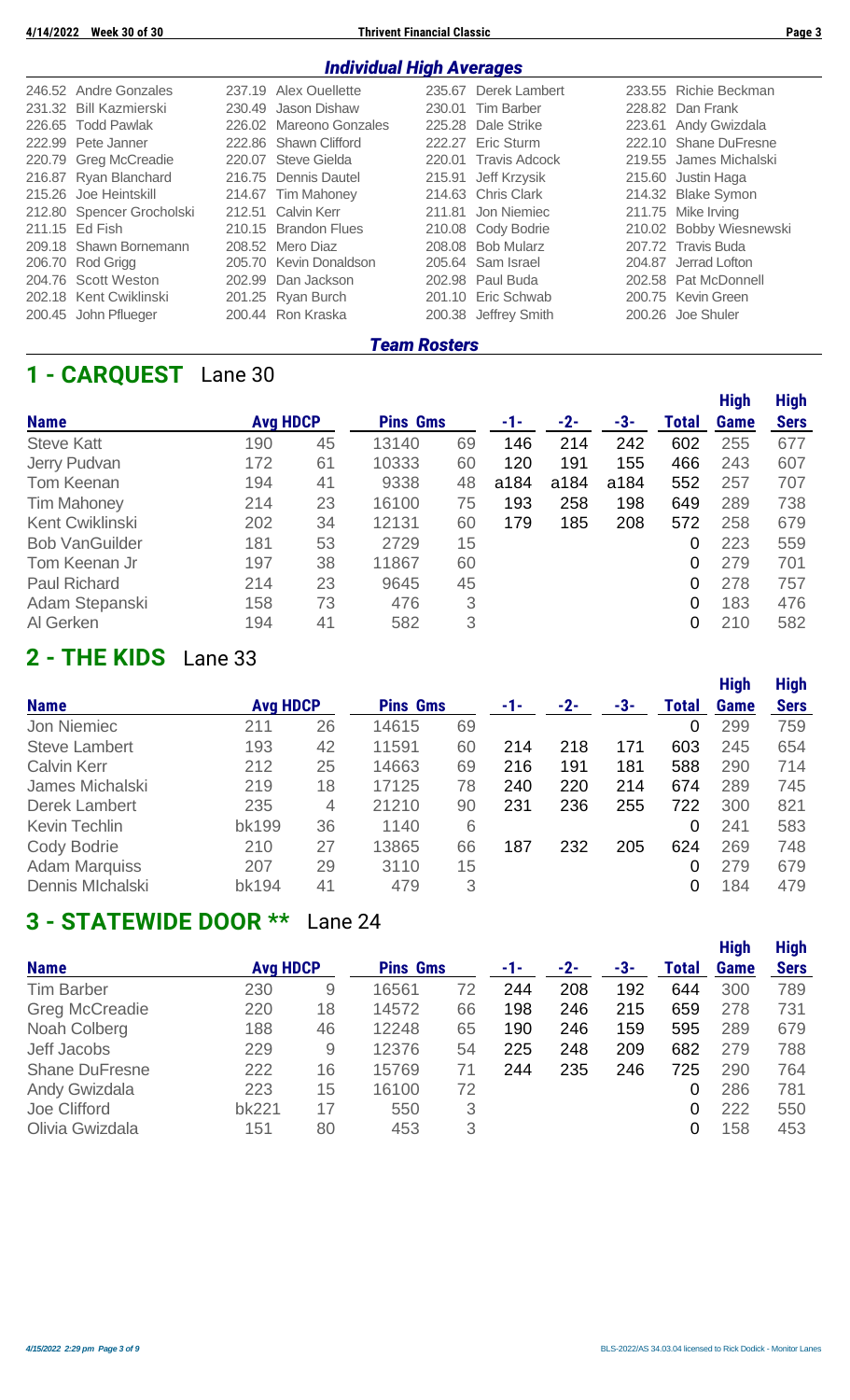# **4 - MAGIC PLUS TRAVEL** Lane 35

|                         |                 |    |                 |    |     |     |     |                | <b>High</b> | <b>High</b> |
|-------------------------|-----------------|----|-----------------|----|-----|-----|-----|----------------|-------------|-------------|
| <b>Name</b>             | <b>Avg HDCP</b> |    | <b>Pins Gms</b> |    | -1- | -2- | -3- | <b>Total</b>   | Game        | <b>Sers</b> |
| Kyle Grandmaison        | 203             | 33 | 9783            | 48 | 189 | 202 | 257 | 648            | 264         | 688         |
| Josh Gorm               | 149             | 81 | 5839            | 39 | 178 | 238 | 162 | 578            | 238         | 578         |
| David Ross              | 179             | 54 | 8622            | 48 | 199 | 215 | 163 | 577            | 248         | 617         |
| <b>Chris Clark</b>      | 214             | 23 | 12878           | 60 | 214 | 236 | 226 | 676            | 278         | 770         |
| <b>Kevin Donaldson</b>  | 205             | 31 | 17896           | 87 | 246 | 238 | 209 | 693            | 300         | 748         |
| <b>Dennis Dautel</b>    | 216             | 21 | 13655           | 63 |     |     |     | 0              | 277         | 715         |
| <b>Harold Donaldson</b> | 185             | 49 | 12785           | 69 |     |     |     | $\overline{0}$ | 246         | 646         |
| Kati-Lyn Gorm           | 132             | 97 | 5947            | 45 |     |     |     | 0              | 177         | 465         |
| Jenn Grandmaison        | 192             | 43 | 9227            | 48 |     |     |     | 0              | 257         | 692         |

### **5 - PORN STARS** Lane 26

|                       |                 |    |                 |    |     |     |     |              | <b>High</b> | <b>High</b> |
|-----------------------|-----------------|----|-----------------|----|-----|-----|-----|--------------|-------------|-------------|
| <b>Name</b>           | <b>Avg HDCP</b> |    | <b>Pins Gms</b> |    | -1- | -2- | -3- | <b>Total</b> | <b>Game</b> | <b>Sers</b> |
| <b>Chon Mata</b>      | 197             | 38 | 13641           | 69 | 205 | 237 | 220 | 662          | 256         | 678         |
| Amanda Christian      | 185             | 49 | 6680            | 36 | 123 | 159 | 225 | 507          | 266         | 701         |
| <b>Rick Eisenman</b>  | 205             | 31 | 11085           | 54 | 239 | 221 | 211 | 671          | 256         | 671         |
| Ed Mata               | 198             | 37 | 10127           | 51 | 251 | 221 | 156 | 628          | 278         | 636         |
| Jeremy Samyn          | 211             | 26 | 8242            | 39 | 165 | 259 | 181 | 605          | 265         | 725         |
| <b>Dustin Russell</b> | 169             | 63 | 12723           | 75 |     |     |     | 0            | 240         | 613         |
| Jason Christian       | 179             | 54 | 10781           | 60 |     |     |     | 0            | 257         | 658         |
| Jeremy Caldwell       | 151             | 80 | 9522            | 63 |     |     |     | 0            | 203         | 567         |

#### **6 - PINHUB** Lane 37

|                     |                 |    |                 |                |     |     |     |       | <b>High</b> | <b>High</b> |
|---------------------|-----------------|----|-----------------|----------------|-----|-----|-----|-------|-------------|-------------|
| <b>Name</b>         | <b>Avg HDCP</b> |    | <b>Pins Gms</b> |                | -1- | -2- | -3- | Total | Game        | <b>Sers</b> |
| Pete Janner         | 222             | 16 | 18731           | 84             | 233 | 257 | 178 | 668   | 296         | 810         |
| Jerry Davis         | 183             | 51 | 12678           | 69             | 233 | 235 | 205 | 673   | 266         | 673         |
| John Cook           | 179             | 54 | 13443           | 75             | 194 | 190 | 207 | 591   | 249         | 660         |
| <b>Blake Symon</b>  | 214             | 23 | 15431           | 72             | 210 | 218 | 222 | 650   | 279         | 739         |
| <b>Rick Meyer</b>   | 195             | 40 | 11709           | 60             | 179 | 194 | 221 | 594   | 256         | 691         |
| <b>Ethan Sharp</b>  | 136             | 93 | 1636            | 12             |     |     |     | 0     | 192         | 456         |
| <b>Paul McGuier</b> | 149             | 81 | 896             | 6              |     |     |     | 0     | 172         | 477         |
| <b>Mike Bandy</b>   | 219             | 18 | 1979            | $\overline{9}$ |     |     |     | 0     | 254         | 703         |
| Kegan Janner        | 142             | 88 | 855             | 6              |     |     |     | 0     | 155         | 435         |

# **7 - TRI CITY BREWING** Lane 27

|                      |                 |    |                 |    |     |     |     |              | <b>High</b> | <b>High</b> |
|----------------------|-----------------|----|-----------------|----|-----|-----|-----|--------------|-------------|-------------|
| <b>Name</b>          | <b>Avg HDCP</b> |    | <b>Pins Gms</b> |    | -1- | -2- | -3- | <b>Total</b> | <b>Game</b> | <b>Sers</b> |
| Joey Nalewyko        | 193             | 42 | 11627           | 60 | 205 | 201 | 160 | 566          | 256         | 668         |
| <b>Tony Brooks</b>   | 168             | 64 | 11660           | 69 | 184 | 151 | 165 | 500          | 251         | 599         |
| Shawn Bornemann      | 209             | 27 | 15479           | 74 | 160 | 224 | 168 | 552          | 288         | 766         |
| Ron Kraska           | 200             | 36 | 15634           | 78 | 215 | 134 | 138 | 487          | 267         | 717         |
| <b>Jason Dishaw</b>  | 230             | 9  | 18670           | 81 | 215 | 235 | 213 | 663          | 297         | 854         |
| <b>Brian Sizick</b>  | 197             | 38 | 9493            | 48 |     |     |     | 0            | 248         | 719         |
| <b>Chris Hillman</b> | 196             | 39 | 4123            | 21 |     |     |     | 0            | 246         | 621         |

### **8 - BAY VIEW BAR \*\*\*\*** Lane 31

|                         |                 |    |                 |    |     |     |     |              | <b>High</b> | <b>High</b> |
|-------------------------|-----------------|----|-----------------|----|-----|-----|-----|--------------|-------------|-------------|
| <b>Name</b>             | <b>Avg HDCP</b> |    | <b>Pins Gms</b> |    | -1- | -2- | -3- | <b>Total</b> | <b>Game</b> | <b>Sers</b> |
| Eric Schwab             | 201             | 35 | 17496           | 87 | 203 | 245 | 215 | 663          | 247         | 704         |
| Jim Rutledge            | 188             | 46 | 15244           | 81 | 186 | 202 | 189 | 577          | 253         | 729         |
| <b>Zac Rivard</b>       | 192             | 43 | 13304           | 69 | 146 | 235 | 148 | 529          | 266         | 702         |
| Justin Haga             | 215             | 22 | 19404           | 90 | 224 | 199 | 202 | 625          | 290         | 749         |
| <b>Terry Syring</b>     | 229             | 9  | 9630            | 42 | 248 | 242 | 194 | 684          | 300         | 792         |
| <b>Troy Matuszewski</b> | 171             | 62 | 7191            | 42 |     |     |     | 0            | 258         | 630         |
| Nick Haga               | 212             | 25 | 4466            | 21 |     |     |     | 0            | 258         | 695         |
| <b>Steve Ulbricht</b>   | 210             | 27 | 6318            | 30 |     |     |     | 0            | 289         | 739         |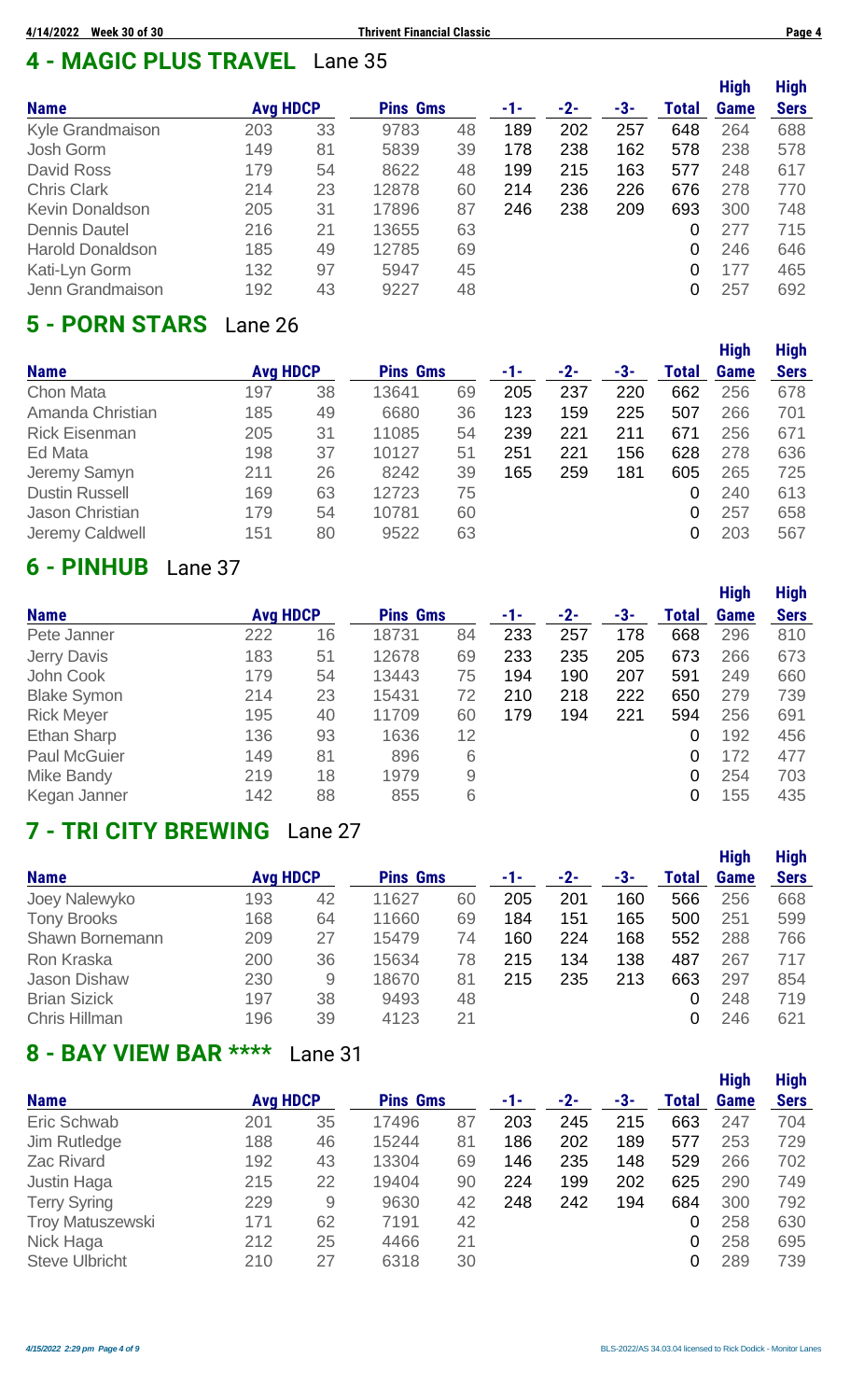### **9 - THRIVENT** Lane 38

|                       |                 |    |                 |    |     |     |     |       | <b>High</b> | <b>High</b> |
|-----------------------|-----------------|----|-----------------|----|-----|-----|-----|-------|-------------|-------------|
| <b>Name</b>           | <b>Avg HDCP</b> |    | <b>Pins Gms</b> |    | -1- | -2- | -3- | Total | Game        | <b>Sers</b> |
| Dan Jackson           | 202             | 34 | 17660           | 87 | 191 | 201 | 175 | 567   | 290         | 680         |
| <b>Craig Montcalm</b> | 191             | 44 | 14382           | 75 | 213 | 191 | 225 | 629   | 256         | 654         |
| Joe Heintskill        | 215             | 22 | 14207           | 66 | 228 | 162 | 222 | 612   | 290         | 781         |
| Rod Grigg             | 206             | 30 | 17983           | 87 | 224 | 188 | 166 | 578   | 279         | 710         |
| <b>Bob Mularz</b>     | 208             | 28 | 17479           | 84 | 204 | 194 | 233 | 631   | 277         | 733         |
| <b>Billy Klopf</b>    | 203             | 33 | 4887            | 24 |     |     |     | 0     | 279         | 675         |
| Dan Ritter            | <b>bk194</b>    | 41 | 574             | 3  |     |     |     | 0     | 209         | 574         |
| <b>Nick Schwall</b>   | bk179           | 54 | 532             | 3  |     |     |     | 0     | 186         | 532         |

### **10 - ROMA'S LEFTOVERS** Lane 21

|                       |                 |    |                 |    |     |     |     |              | <b>High</b> | <b>High</b> |
|-----------------------|-----------------|----|-----------------|----|-----|-----|-----|--------------|-------------|-------------|
| <b>Name</b>           | <b>Avg HDCP</b> |    | <b>Pins Gms</b> |    | -1- | -2- | -3- | <b>Total</b> | <b>Game</b> | <b>Sers</b> |
| <b>Mark Ouellette</b> | 175             | 58 | 14737           | 84 | 143 | 174 | 185 | 502          | 277         | 713         |
| <b>Rick Hamme</b>     | 186             | 48 | 2235            | 12 | 182 | 184 | 235 | 601          | 235         | 601         |
| Don Blakley           | 168             | 64 | 11628           | 69 | 156 | 164 | 157 | 477          | 234         | 598         |
| Elizabeth Ireland     | 195             | 40 | 16462           | 84 | 265 | 136 | 181 | 582          | 277         | 714         |
| <b>Alex Ouellette</b> | 237             | 2  | 21347           | 90 | 279 | 247 | 235 | 761          | 300         | 795         |
| <b>Chris Roupe</b>    | 169             | 63 | 10652           | 63 |     |     |     | 0            | 236         | 575         |
| <b>Blair Pudvan</b>   | 174             | 59 | 5746            | 33 |     |     |     | 0            | 221         | 579         |
| Kyle Newman           | <b>bk174</b>    | 59 | 585             | 3  |     |     |     | 0            | 213         | 585         |
| Joe Roznowski         | 175             | 58 | 5792            | 33 |     |     |     | 0            | 223         | 562         |

### **11 - SPORTS PAGE** Lane 32

|                      |                 |    |                 |    |     |     |     |              | <b>High</b> | <b>High</b> |
|----------------------|-----------------|----|-----------------|----|-----|-----|-----|--------------|-------------|-------------|
| <b>Name</b>          | <b>Avg HDCP</b> |    | <b>Pins Gms</b> |    | -1- | -2- | -3- | <b>Total</b> | <b>Game</b> | <b>Sers</b> |
| <b>Steve Emmrich</b> | 175             | 58 | 9480            | 54 |     |     |     |              | 236         | 610         |
| <b>Andrew Marcet</b> | 157             | 74 | 7084            | 45 | 130 | 161 | 183 | 474          | 242         | 562         |
| Tom Lumsden          | 191             | 44 | 17249           | 90 | 237 | 209 | 237 | 683          | 257         | 683         |
| <b>Ron Frank</b>     | 190             | 45 | 14871           | 78 | 235 | 224 | 245 | 704          | 277         | 704         |
| Jeffrey Smith        | 200             | 36 | 18034           | 90 | 162 | 213 | 201 | 576          | 266         | 671         |
| Wayne Marcet Jr      | 177             | 56 | 14870           | 84 | 192 | 231 | 148 | 571          | 256         | 645         |
| Ryan Roznowski       | 205             | 31 | 3082            | 15 |     |     |     |              | 238         | 654         |

# **12 - KJP SALES** Lane 39

|                        |     |                 |                 |    |     |     |     |              | <b>High</b> | <b>High</b> |
|------------------------|-----|-----------------|-----------------|----|-----|-----|-----|--------------|-------------|-------------|
| <b>Name</b>            |     | <b>Avg HDCP</b> | <b>Pins Gms</b> |    | -1- | -2- | -3- | <b>Total</b> | Game        | <b>Sers</b> |
| Josh Hahn              | 191 | 44              | 11470           | 60 | 181 | 203 | 180 | 564          | 256         | 652         |
| Joe Shuler             | 200 | 36              | 16221           | 81 | 247 | 159 | 214 | 620          | 278         | 733         |
| <b>Greg Kuehnl</b>     | 223 | 15              | 8051            | 36 | 258 | 209 | 235 | 702          | 278         | 726         |
| <b>Shawn Clifford</b>  | 222 | 16              | 18720           | 84 | 237 | 256 | 236 | 729          | 300         | 730         |
| <b>Bill Kazmierski</b> | 231 | 8               | 18043           | 78 | 216 | 206 | 232 | 654          | 299         | 778         |
| Greg Kazmierski        | 208 | 28              | 11912           | 57 |     |     |     | 0            | 300         | 741         |
| <b>Mike Draves</b>     | 216 | 21              | 7781            | 36 |     |     |     | 0            | 259         | 730         |
| <b>Chris Falk</b>      | 164 | 68              | 1479            | 9  |     |     |     | 0            | 222         | 589         |

#### **13 - FISH'S SPRINKLERS \*\*\*** Lane 34

|                      |                 |    |                 |    |      |      |      |              | <b>High</b> | <b>High</b> |
|----------------------|-----------------|----|-----------------|----|------|------|------|--------------|-------------|-------------|
| <b>Name</b>          | <b>Avg HDCP</b> |    | <b>Pins Gms</b> |    | -1-  | -2-  | -3-  | <b>Total</b> | <b>Game</b> | <b>Sers</b> |
| Ed Fish              | 211             | 26 | 13936           | 66 | 177  | 226  | 197  | 600          | 279         | 728         |
| <b>Steve Gielda</b>  | 220             | 18 | 17826           | 81 | 235  | 202  | 213  | 650          | 279         | 786         |
| <b>Matt Mueller</b>  | 231             | 8  | 11342           | 49 | a221 | a221 | a221 | 663          | 300         | 803         |
| Dale Strike          | 225             | 13 | 16220           | 72 | 236  | 216  | 226  | 678          | 279         | 794         |
| Dan Frank            | 228             | 10 | 19907           | 87 | 224  | 235  | 177  | 636          | 280         | 810         |
| <b>Robert Eddy</b>   | 223             | 15 | 4699            | 21 |      |      |      | 0            | 268         | 726         |
| <b>Ray Missler</b>   | 211             | 26 | 4451            | 21 |      |      |      | 0            | 269         | 674         |
| <b>Matt Rousseau</b> | 192             | 43 | 2883            | 15 |      |      |      | 0            | 256         | 614         |
| <b>Ron Bettin</b>    | bk199           | 36 | 633             | 3  |      |      |      | 0            | 226         | 633         |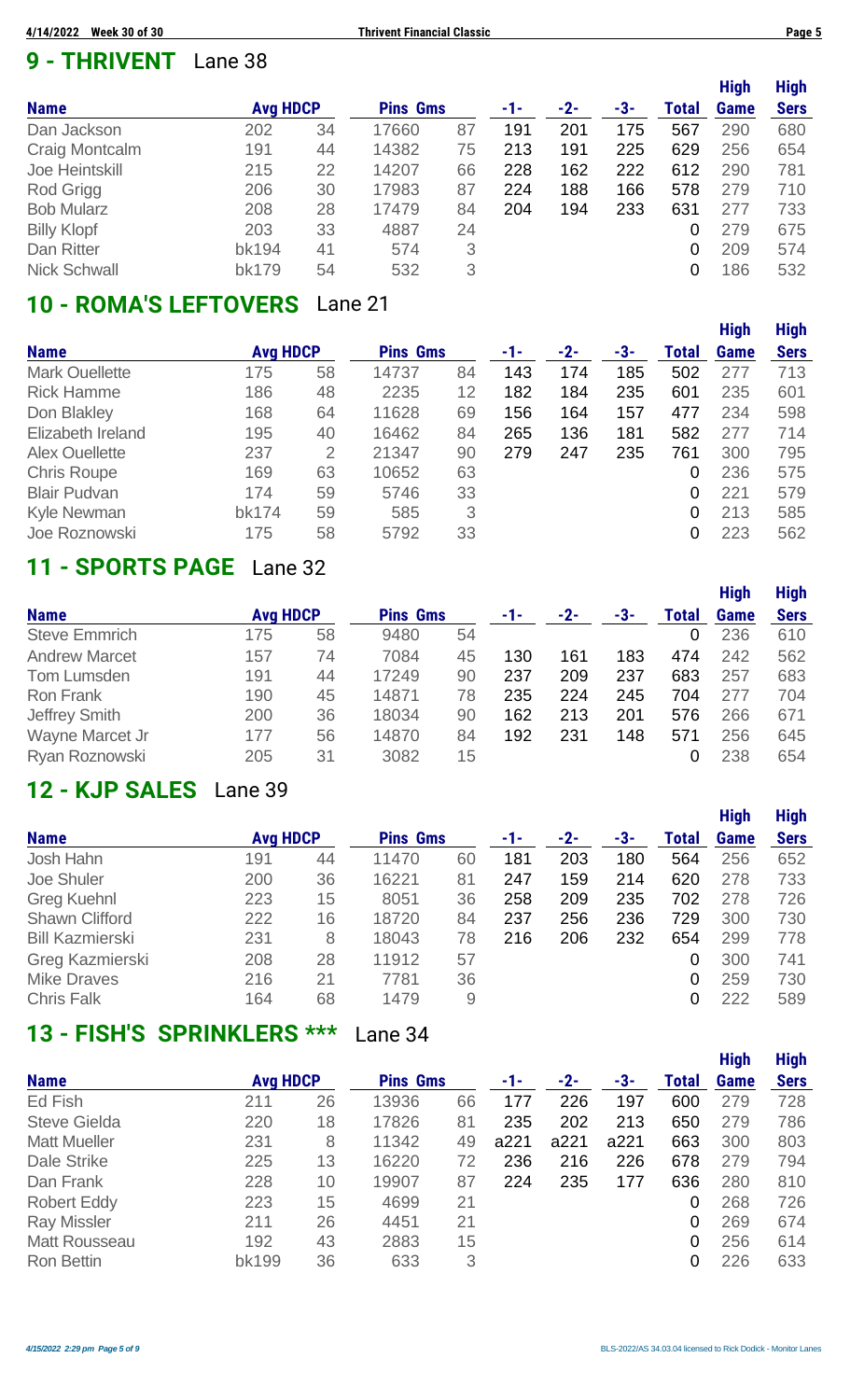# **14 - MONITOR LANES** Lane 18

|                       |                 |    |                 |    |     |     |     |       | <b>High</b> | <b>High</b> |
|-----------------------|-----------------|----|-----------------|----|-----|-----|-----|-------|-------------|-------------|
| <b>Name</b>           | <b>Avg HDCP</b> |    | <b>Pins Gms</b> |    | -1- | -2- | -3- | Total | <b>Game</b> | <b>Sers</b> |
| Jim Sy                | 181             | 53 | 15768           | 87 | 169 | 144 | 182 | 495   | 253         | 639         |
| <b>Tim Bauer</b>      | 188             | 46 | 11852           | 63 | 181 | 180 | 149 | 510   | 246         | 660         |
| Sam Israel            | 205             | 31 | 16040           | 78 | 192 | 196 | 179 | 567   | 265         | 697         |
| <b>Ryan Blanchard</b> | 216             | 21 | 16916           | 78 | 226 | 213 | 244 | 683   | 278         | 738         |
| <b>Scott Weston</b>   | 204             | 32 | 12900           | 63 | 180 | 193 | 201 | 574   | 268         | 698         |
| Mike Douponce         | 202             | 34 | 4861            | 24 |     |     |     | 0     | 289         | 673         |
| <b>Rick Dodick</b>    | 158             | 73 | 6168            | 39 |     |     |     | 0     | 205         | 544         |

# **15 - K & D FLOORING** Lane 36

|                     |                 |    |                 |    |      |      |      |       | <b>High</b> | <b>High</b> |
|---------------------|-----------------|----|-----------------|----|------|------|------|-------|-------------|-------------|
| <b>Name</b>         | <b>Avg HDCP</b> |    | <b>Pins Gms</b> |    | -1-  | -2-  | -3-  | Total | <b>Game</b> | <b>Sers</b> |
| Jordan Kreh         | 169             | 63 | 12192           | 72 | 164  | 199  | 201  | 564   | 245         | 661         |
| Kyle Lipp           | 203             | 33 | 11598           | 57 | a193 | a193 | a193 | 579   | 279         | 687         |
| <b>RJ</b> White     | 177             | 56 | 9916            | 56 | 184  | 192  | 188  | 564   | 233         | 627         |
| Pat McDonnell       | 202             | 34 | 15801           | 78 | 180  | 257  | 179  | 616   | 257         | 712         |
| <b>Kevin Green</b>  | 200             | 36 | 16863           | 84 | 289  | 263  | 231  | 783   | 289         | 783         |
| <b>Kip McGinnis</b> | 183             | 51 | 6050            | 33 |      |      |      | 0     | 246         | 676         |
| <b>Tom Snyder</b>   | 195             | 40 | 5866            | 30 |      |      |      | 0     | 260         | 655         |

#### **16 - BAY FARM** Lane 20

|                            |                 |    |                 |    |     |     |     |              | <b>High</b> | <b>High</b> |
|----------------------------|-----------------|----|-----------------|----|-----|-----|-----|--------------|-------------|-------------|
| <b>Name</b>                | <b>Avg HDCP</b> |    | <b>Pins Gms</b> |    | -1- | -2- | -3- | <b>Total</b> | <b>Game</b> | <b>Sers</b> |
| <b>Brad Bilhimer</b>       | 204             | 32 | 6761            | 33 | 226 | 173 | 207 | 606          | 248         | 696         |
| <b>Erik Fielbrandt</b>     | 178             | 55 | 13404           | 75 | 179 | 192 | 188 | 559          | 240         | 608         |
| Paul Buda                  | 202             | 34 | 16441           | 81 | 156 | 196 | 222 | 574          | 264         | 749         |
| <b>Travis Buda</b>         | 207             | 29 | 16202           | 78 | 188 | 235 | 167 | 590          | 265         | 736         |
| Nick Felmlee               | 217             | 20 | 10888           | 50 | 240 | 235 | 215 | 690          | 267         | 782         |
| <b>Farrand Schneider</b>   | 192             | 43 | 10951           | 57 |     |     |     | 0            | 290         | 699         |
| <b>Brent Ruddy</b>         | 174             | 59 | 6805            | 39 |     |     |     | 0            | 243         | 597         |
| <b>Brandon Maciejewski</b> | 213             | 24 | 2557            | 12 |     |     |     | 0            | 269         | 699         |

#### **17 - KINGPINS** Lane 25

|                       |                 |    |                 |    |     |     |     |       | <b>High</b> | <b>High</b> |
|-----------------------|-----------------|----|-----------------|----|-----|-----|-----|-------|-------------|-------------|
| <b>Name</b>           | <b>Avg HDCP</b> |    | <b>Pins Gms</b> |    | -1- | -2- | -3- | Total | <b>Game</b> | <b>Sers</b> |
| Mike Samborn          | 153             | 78 | 6458            | 42 | 123 | 125 | 157 | 405   | 192         | 537         |
| Kyle Skowronski       | 166             | 66 | 12476           | 75 | 187 | 206 | 149 | 542   | 235         | 608         |
| Jason Samborn         | 143             | 87 | 10356           | 72 | 128 | 139 | 178 | 445   | 197         | 510         |
| <b>Colt Samborn</b>   | 160             | 72 | 8166            | 51 | 157 | 197 | 173 | 527   | 221         | 541         |
| <b>Charlie Gracey</b> | 172             | 61 | 15514           | 90 | 164 | 157 | 176 | 497   | 256         | 638         |
| Ray Winchell          | 165             | 67 | 10439           | 63 |     |     |     |       | 219         | 559         |
| <b>Steve Samborn</b>  | 183             | 51 | 10465           | 57 |     |     |     | 0     | 278         | 637         |

# **18 - IRVINGS TEAM** Lane 17

|                         |                 |    |                 |    |     |     |     |              | <b>High</b> | <b>High</b> |
|-------------------------|-----------------|----|-----------------|----|-----|-----|-----|--------------|-------------|-------------|
| <b>Name</b>             | <b>Avg HDCP</b> |    | <b>Pins Gms</b> |    | -1- | -2- | -3- | <b>Total</b> | <b>Game</b> | <b>Sers</b> |
| <b>Travis Adcock</b>    | 220             | 18 | 19801           | 90 | 202 | 245 | 213 | 660          | 299         | 766         |
| <b>Cole Schlicker</b>   | 185             | 49 | 13946           | 75 | 158 | 183 | 221 | 562          | 245         | 647         |
| <b>Ryan Burch</b>       | 201             | 35 | 17509           | 87 | 193 | 284 | 206 | 683          | 284         | 693         |
| Mike Irving             | 211             | 26 | 17152           | 81 | 180 | 267 | 247 | 694          | 288         | 756         |
| <b>Bobby Wiesnewski</b> | 210             | 27 | 13231           | 63 | 223 | 171 | 211 | 605          | 290         | 756         |
| Rob Irving              | 219             | 18 | 1971            | 9  |     |     |     | 0            | 246         | 684         |
| <b>Tim Hopkins</b>      | 189             | 45 | 568             | 3  |     |     |     | 0            | 234         | 568         |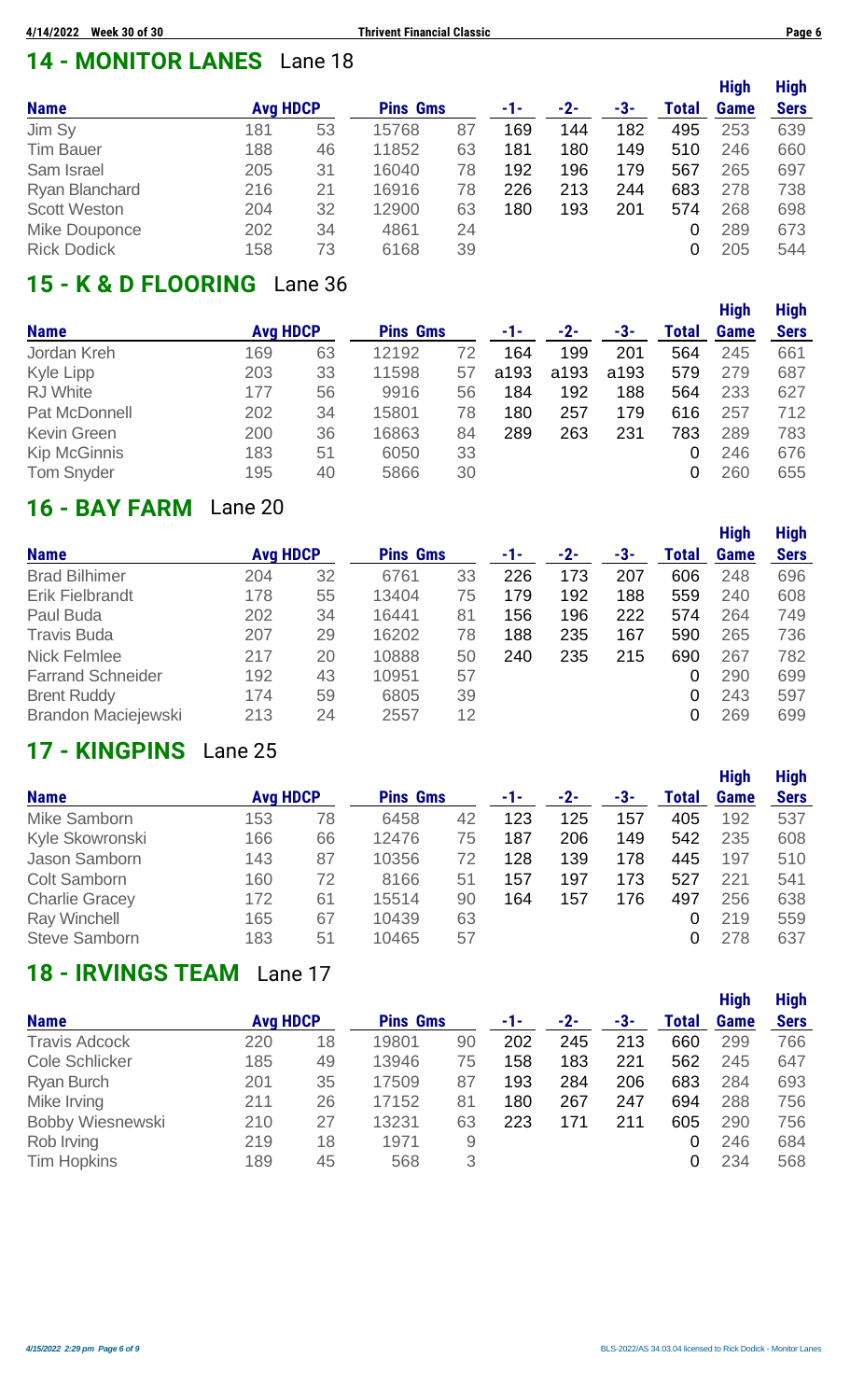### **19 - SCORABLE FRESH** Lane 28

|                       |                 |    |                 |    |      |      |      |              | <b>High</b> | <b>High</b> |
|-----------------------|-----------------|----|-----------------|----|------|------|------|--------------|-------------|-------------|
| <b>Name</b>           | <b>Avg HDCP</b> |    | <b>Pins Gms</b> |    | -1-  | -2-  | -3-  | <b>Total</b> | Game        | <b>Sers</b> |
| Eric Sturm            | 222             | 16 | 20004           | 90 | 226  | 248  | 263  | 737          | 300         | 785         |
| Josh Boucher          | 192             | 43 | 11571           | 60 | 197  | 238  | 225  | 660          | 246         | 660         |
| <b>Brandon Flues</b>  | 210             | 27 | 15131           | 72 | a200 | a200 | a200 | 600          | 267         | 722         |
| <b>Ben Pijaszek</b>   | 171             | 62 | 14431           | 84 | 164  | 233  | 206  | 603          | 233         | 603         |
| <b>Anthony Hughes</b> | 193             | 42 | 8146            | 42 | 192  | 201  | 216  | 609          | 257         | 632         |
| Devin Clifford        | 199             | 36 | 9575            | 48 |      |      |      | 0            | 277         | 790         |
| Jordan Gary           | 211             | 26 | 5080            | 24 |      |      |      | 0            | 280         | 672         |
| Becki Bornemann       | bk150           | 81 | 437             | 3  |      |      |      | 0            | 155         | 437         |
| James Woods           | 207             | 29 | 621             | 3  |      |      |      | 0            | 236         | 621         |

#### **20 - ALERT PRO SHOP** Lane 19

|                    |                 |    |                 |    |     |     |     |       | <b>High</b> | <b>High</b> |
|--------------------|-----------------|----|-----------------|----|-----|-----|-----|-------|-------------|-------------|
| <b>Name</b>        | <b>Avg HDCP</b> |    | <b>Pins Gms</b> |    | -1- | -2- | -3- | Total | <b>Game</b> | <b>Sers</b> |
| Jerrad Lofton      | 204             | 32 | 17209           | 84 | 224 | 170 | 214 | 608   | 258         | 716         |
| Mero Diaz          | 208             | 28 | 16890           | 81 | 177 | 258 | 223 | 658   | 266         | 726         |
| <b>Todd Pawlak</b> | 226             | 12 | 17679           | 78 | 254 | 171 | 284 | 709   | 300         | 794         |
| John Pflueger      | 200             | 36 | 15635           | 78 | 219 | 203 | 202 | 624   | 269         | 703         |
| Jeff Krzysik       | 215             | 22 | 16193           | 75 | 190 | 193 | 184 | 567   | 279         | 747         |
| Nicholas Brody     | 177             | 56 | 8502            | 48 |     |     |     | Ω     | 256         | 648         |

# **21 - LANEY AUTO & TRA** Lane 29

|                       |                 |    |                 |    |     |     |     |       | <b>High</b> | <b>High</b> |
|-----------------------|-----------------|----|-----------------|----|-----|-----|-----|-------|-------------|-------------|
| <b>Name</b>           | <b>Avg HDCP</b> |    | <b>Pins Gms</b> |    | -1- | -2- | -3- | Total | <b>Game</b> | <b>Sers</b> |
| <b>Tom Weise</b>      | 208             | 28 | 8132            | 39 | 203 | 246 | 256 | 705   | 267         | 705         |
| <b>Mark Noxon</b>     | 167             | 65 | 12043           | 72 | 212 | 171 | 203 | 586   | 223         | 633         |
| <b>Tim Laney</b>      | 185             | 49 | 13356           | 72 | 190 | 196 | 187 | 573   | 245         | 656         |
| <b>Terry Sabourin</b> | 188             | 46 | 10181           | 54 | 189 | 247 | 152 | 588   | 254         | 651         |
| Mike Laney            | 198             | 37 | 16655           | 84 | 245 | 189 | 209 | 643   | 278         | 729         |
| John Snyder           | 173             | 60 | 3635            | 21 |     |     |     | 0     | 221         | 570         |
| <b>Rick Putnam</b>    | 206             | 30 | 5370            | 26 |     |     |     | 0     | 279         | 681         |
| <b>Ed Greenhoe</b>    | 168             | 64 | 4538            | 27 |     |     |     | 0     | 211         | 570         |

# **22 - COLLIER CHIROPRACTIC** Lane 22

|                    |                 |    |                 |    |     |     |     |              | <b>High</b> | <b>High</b> |
|--------------------|-----------------|----|-----------------|----|-----|-----|-----|--------------|-------------|-------------|
| <b>Name</b>        | <b>Avg HDCP</b> |    | <b>Pins Gms</b> |    | -1- | -2- | -3- | <b>Total</b> | <b>Game</b> | <b>Sers</b> |
| Marty Wisniewski   | 187             | 47 | 11231           | 60 |     |     |     | 0            | 264         | 626         |
| Matt Appold        | 186             | 48 | 12305           | 66 | 230 | 181 | 179 | 590          | 234         | 638         |
| <b>Andy Gielda</b> | 191             | 44 | 12645           | 66 | 180 | 203 | 232 | 615          | 275         | 649         |
| Daryl Appold       | 185             | 49 | 12255           | 66 | 190 | 183 | 202 | 575          | 279         | 635         |
| Spencer Grocholski | 212             | 25 | 12768           | 60 | 200 | 204 | 246 | 650          | 279         | 762         |
| Devin Scheffler    | 192             | 43 | 11529           | 60 |     |     |     | 0            | 261         | 673         |
| Dorea Walker       | 187             | 47 | 12907           | 69 | 183 | 200 | 215 | 598          | 255         | 703         |

#### **23 - RIGHTWAY** Lane 23

|                         |                 |    |                 |    |     |     |     |              | <b>High</b> | <b>High</b> |
|-------------------------|-----------------|----|-----------------|----|-----|-----|-----|--------------|-------------|-------------|
| <b>Name</b>             | <b>Avg HDCP</b> |    | <b>Pins Gms</b> |    | -1- | -2- | -3- | <b>Total</b> | <b>Game</b> | <b>Sers</b> |
| <b>Randy Appold</b>     | 197             | 38 | 13595           | 69 | 167 | 204 | 223 | 594          | 300         | 713         |
| <b>Andy Bibbee</b>      | 165             | 67 | 13393           | 81 | 163 | 191 | 154 | 508          | 256         | 595         |
| Dan Sampier             | 147             | 83 | 11046           | 75 | 150 | 152 | 175 | 477          | 203         | 527         |
| Jerry Metzger           | 156             | 75 | 13173           | 84 | 172 | 203 | 142 | 517          | 256         | 559         |
| <b>Daryl Sampier</b>    | 181             | 53 | 16338           | 90 | 181 | 225 | 168 | 574          | 243         | 664         |
| <b>Jason Staudacher</b> | 196             | 39 | 4715            | 24 |     |     |     | 0            | 255         | 672         |
| <b>Jay Monville</b>     | 170             | 63 | 3060            | 18 |     |     |     | 0            | 210         | 584         |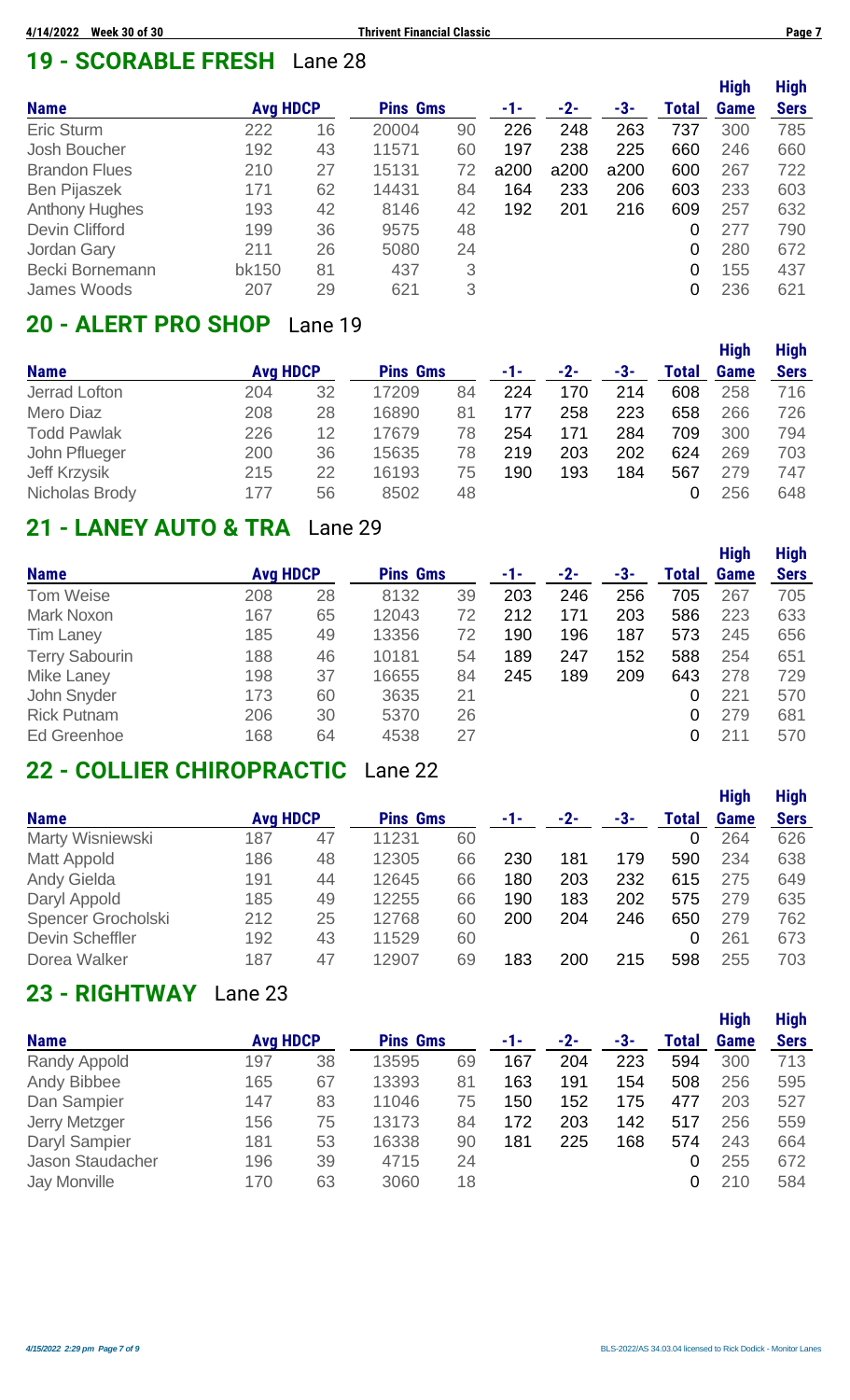# **24 - B.D.I. \*** Lane 40

|                         |                 |    |                 |    |     |     |     |       | <b>High</b> | <b>High</b> |
|-------------------------|-----------------|----|-----------------|----|-----|-----|-----|-------|-------------|-------------|
| <b>Name</b>             | <b>Avg HDCP</b> |    | <b>Pins Gms</b> |    | -1- | -2- | -3- | Total | <b>Game</b> | <b>Sers</b> |
| Joe Jimenez Jr          | 197             | 38 | 16981           | 86 | 185 | 191 | 190 | 566   | 264         | 711         |
| <b>Gary LaBelle</b>     | 188             | 46 | 7353            | 39 | 225 | 244 | 226 | 695   | 244         | 695         |
| <b>Richie Beckman</b>   | 233             | 6  | 18217           | 78 | 225 | 216 | 225 | 666   | 300         | 781         |
| <b>Mareono Gonzales</b> | 226             | 12 | 19664           | 87 | 212 | 207 | 198 | 617   | 279         | 770         |
| <b>Andre Gonzales</b>   | 246             | 0  | 21447           | 87 | 202 | 227 | 228 | 657   | 299         | 814         |
| Nate Moszyk             | 213             | 24 | 9621            | 45 |     |     |     | 0     | 279         | 795         |
| Derek Norman            | 238             |    | 2142            | 9  |     |     |     | 0     | 279         | 777         |

#### *This Week's Statistics*

|                                   | <b>Men</b>              |
|-----------------------------------|-------------------------|
| How many people bowled            | 116                     |
| Number of games bowled            | 348                     |
| Actual average of week's scores   | 202.92                  |
| How many games above average      | 194                     |
| How many games below average      | 151                     |
| Pins above/below average per game | 4.91                    |
| How many people raised average    | 69                      |
| by this amount                    | 0.77                    |
| How many people went down         | 47                      |
| by this amount                    | $-0.52$                 |
| League average before bowling     | 198.46                  |
| League average after bowling      | 198.72                  |
| Change in league average          | 0.25                    |
| 800s                              |                         |
| 775s                              | $\mathbf{1}$            |
| 750s                              | 1                       |
| 725s                              | 3                       |
| 700s                              | 5                       |
| 675s                              | 11                      |
| 650s                              | 17                      |
| 625s                              | 9                       |
| 600s                              | 17                      |
| 575s                              | 17                      |
| 550s                              | 17                      |
| 525s                              | 3                       |
| 500s                              | 6                       |
| 475s<br>450s                      | 5<br>$\overline{c}$     |
| 425s                              | $\mathbf{1}$            |
| 400s                              | 1                       |
| below 400                         |                         |
|                                   |                         |
| 300s                              |                         |
| 275s                              | $\overline{\mathbf{4}}$ |
| 250s                              | 16                      |
| 225s                              | 78                      |
| 200s                              | 94                      |
| 175s                              | 91                      |
| 150s                              | 46                      |
| 125s                              | 16                      |
| 100s                              | 3                       |
| below 100                         |                         |